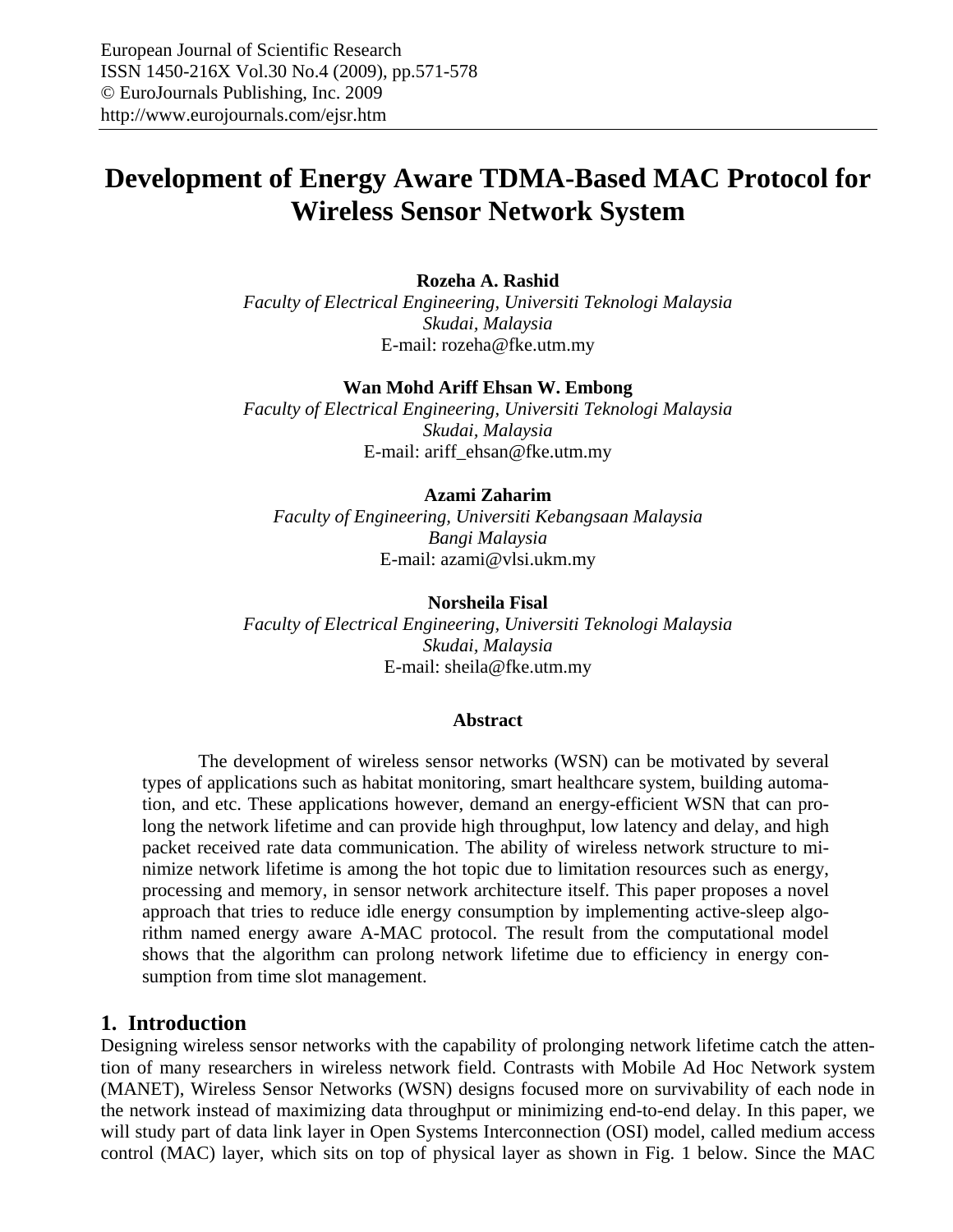layer controls the physical (radio), it has a large impact on the overall energy consumption, and hence, the lifetime of a node.



**Figure 1: OSI** basic reference model

Traditional MAC protocols such as ALOHA [1], CSMA [2], and MACA [3], are designed based on contention-based approach. The classic ALOHA protocol was developed for packet radio communication in the1970s. It uses simple transmission mechanism where node transmits a packet that is generated. The transmission is declared to be a success if the sender receives an acknowledge-ment packet. Else, the transmission failed and the sender retries the transmitting after a random period. Using this mechanism, the probability of a packet collides with other packet is very high, hence increases the energy expenditure due to packet retransmission.

Therefore, in 1975, Kleinrock and Tobagi developed Carrier Sense Multiple Access (CSMA) protocol with the objective of minimizing the collision. They enhanced the ALOHA protocol by implementing a small time for channel listening in order to detect the channel activity. If it does not sense any packet transmission process, it assumes the channel is clear and starts transmitting the intended packet.

However, the protocol cannot solve the hidden terminal problem which normally occurs in adhoc networks. The radio range is not large enough to allow communication between arbitrary nodes where two or more nodes may share a common neighbor while being out of each other's reach. Fig. 2 below illustrates this problem. Note that, since node A is hidden from node C and vice versa, any packet that is sent at the same time by both nodes to node B will be disrupted by each other.



**Figure 2:** Hidden terminal problem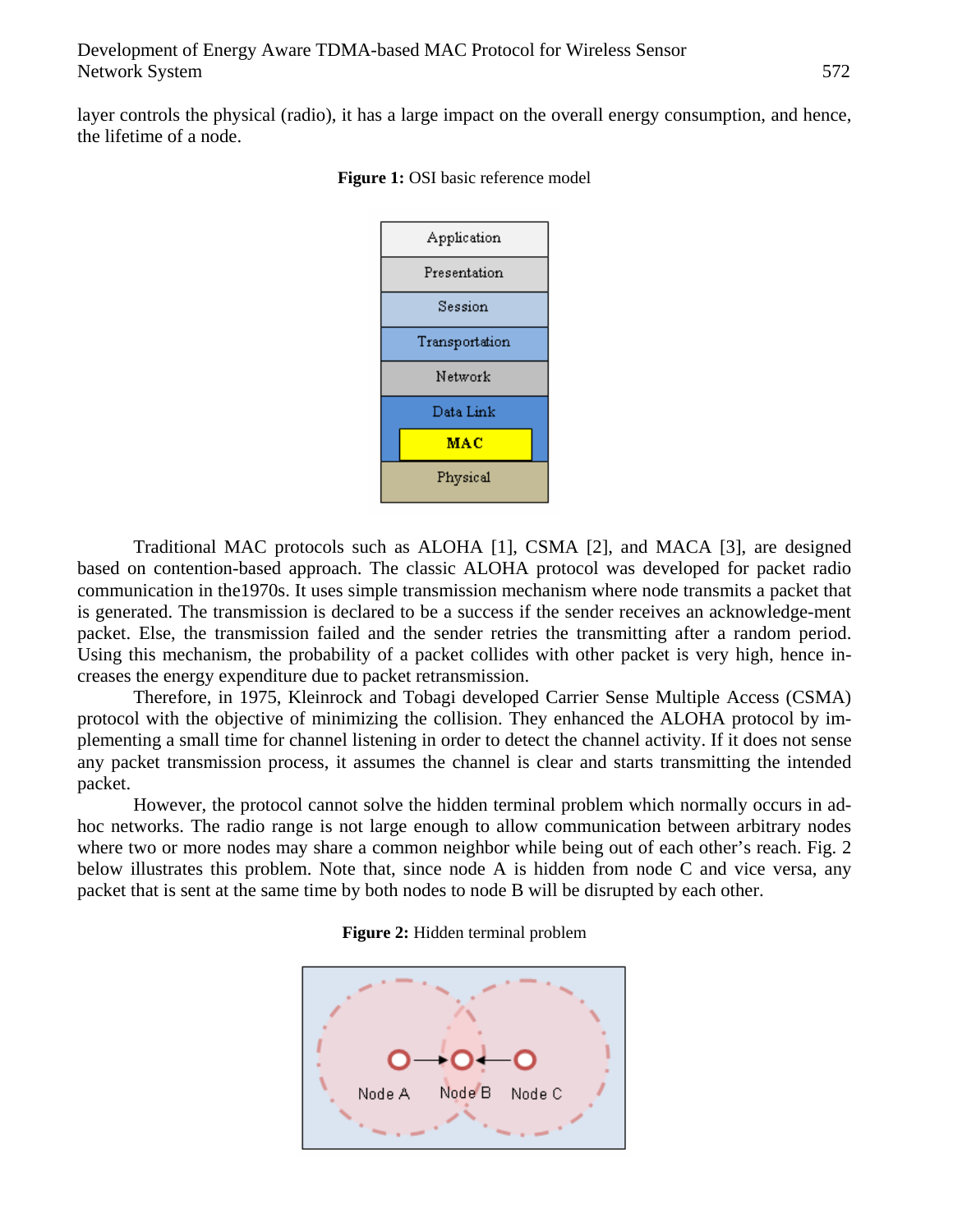The MACA protocol introduces a three way handshake mechanism to make hidden nodes aware of upcoming transmission, so collision at neighboring nodes can be avoided. Consider again the situation in Fig. 2 above, where both node A and node C intend to transmit a packet to node B. Both nodes first need to send a Request-to-Send (RTS) control packet to node B in order to request permission from node B. Before sending the RTS packet, both nodes need to random delay the transmission in order to avoid synchronized transmission. Node B responds with a Clear-to-Send (CTS) packet, which informs all neighboring nodes of the upcoming transfer. The permitted RTS packet sender then starts to transmit the intended data packet to node B. When data is received correctly, an acknowledgement is send back to the sender.

## **2. Related Works**

Note that, all the mentioned protocols above require all nodes to continuously listen to the channel due to unpredictable packet transmission by its neighboring nodes, hence introducing a problem called *idlelistening.* This situation causes a node to expend a lot of wasteful energy and thus, making the implementation of these protocols in WSN inefficient.

Sensor-MAC (SMAC) protocol [4] attempted to solve the problems by introducing an *activesleep* cycles in the presence of random access channel. Nodes execute a variant of MACA contentionbased MAC protocol during active period to minimize the hidden terminal problem, while turning its radio off during sleep period to reduce idle listening problem. Furthermore, SMAC implements neighbors' information variables called *Network Allocation Vector* (NAV) [5] for its collision avoidance technique. Node checks the NAV value before sending the RTS message. Nevertheless implementing contention based mechanism is still vulnerable to collision due to random mechanism in its data packet transmission.

Energy inefficiency caused by the *idle-listening* problem and high collision probability can be avoided in Time Division Multiple Access (TDMA) based protocols. In TDMA-based protocol such as *HiperLan-II* [6], time is divided into several frames, and frame is divided into numbers of time slots. Since all transmissions within the frame are pre-scheduled, it is possible for a node to sleep when it is not expected to transmit or receive packets, thus the TDMA-based MAC protocol can clearly avoid the *over-emitting* problem. Since only the owner of the time slot is allowed to transmit a packet, collision problem can be avoided significantly. However, the dependency on a centralized base station implemented in *HiperLan-II* is not desirable for ad hoc deployed sensor networks, thus the design goal should be to develop a TDMA-based protocol with distributed time slot scheduling algorithm.

Lightweight Medium Access Control (LMAC) protocol [7] was developed based on EMACS protocol [8]. Frame is divided into several time slots where each time slot consists of a traffic control section and a fixed length data section. When a node wants to transmit a packet, it waits until its time slot arrives and then it broadcasts a message header in the control section which informs its neighboring nodes about the packet destination and length, and then immediately proceeds with transmitting the data. The operation for selecting a time slot is defined into four states where it starts with getting a synchronization node signal in order to know the current time slot number. Node waits for a random frame delay before entering the discovering state. After choosing a time slot, node enters active state where node starts its time slot by sending out a control message. Nodes that receive a control message from its neighboring nodes turn off their radio during the data session if they are not the intended receiver of the scheduled message. LMAC allows either unicast or broadcast message to be transmitted in the data session. LMAC does not implement acknowledgement mechanism for data packet reception confirmation due to the assumption of collision-free channel.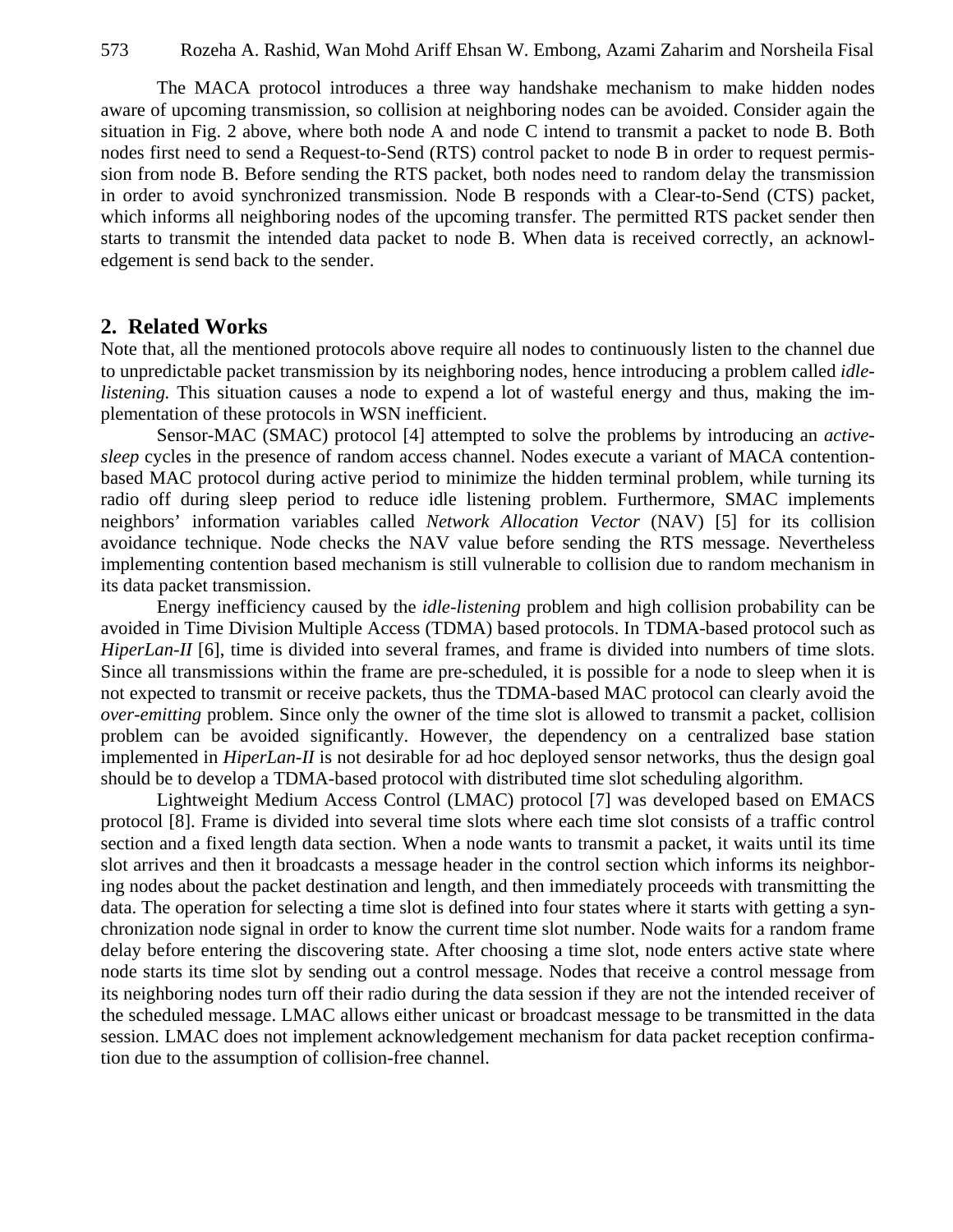# **3. The Proposed Design**

Advanced Medium Access Control (A-MAC) is a TDMA-based MAC protocol developed for low rate and reliable data transportation with the view of prolonging the network lifetime, adapted from LMAC protocol. Compared to conventional TDMA-based protocols, which depend on central node manager to allocate the time slot for nodes within the cluster, our protocol uses distributed technique where node selects its own time slot by collecting its neighborhood information. The protocol uses the supplied energy efficiently by applying a scheduled power down mode when there is no data transmission activity.

The protocol is structured into several frames, where each frame consists of several time slots. As shown in Fig. 3 below, each node transmits a beacon message at the beginning of its time slot, which is used for two purposes; as synchronization signal and neighbor information exchanges. By using this message, the controlled node informs which of its neighboring nodes will be participating in the next data session. The intended nodes need to stay in listening mode in order to be able to receive the intended packet, while other nodes turn to power down mode until the end of current time slot.





The operation of time slot assignment in A-MAC is divided into four states; *initial, wait, discover*, and *active*. As illustrated in the Fig. 4 below, a new node that enters a network starts its operation in initial *state* where node listens to the channel for its neighbor's beacon message in order to synchronize with the network. Node starts synchronization when it receives a beacon message from one of its neighbors and adjusts its timer by subtracting the beacon received time with beacon transmission time. Node remains in this state for *aListenFrame* frames in order to find the strongest beacon signal. This is important as to continuously receive the signal from the synchronized node. Else, a potential synchronization problem with the rest of neighboring nodes might arise due to the resulted drift problem caused by imprecision of microcontroller's timer.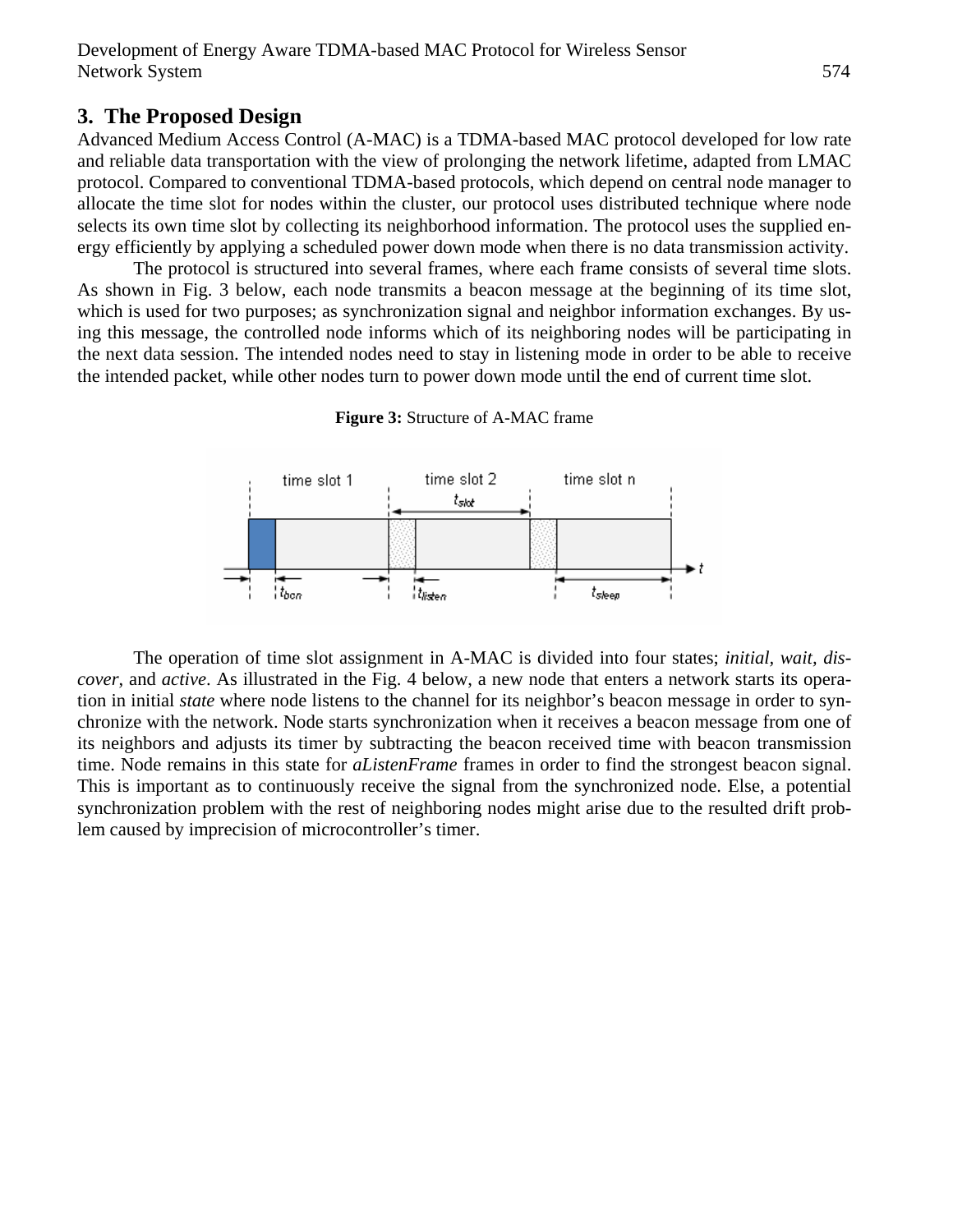

**Figure 4:** State diagram of A-MAC operation

Before entering the *wait* state, node randomly chooses a number of waiting frame. This is done in order to decrease the probability of nodes enter the *discover* state at the same time, which then increase the probability of several nodes selecting the same time slot. If a node lost its synchronization beacon for *aMaxBeaconLost* while in the *wait* state, node returns back to *initial* state to find a synchronization beacon again.

Node enters the *discover* state when the waiting counter expired and start collecting its neighborhood information by listening for its neighboring node's beacon messages for a period of *aListen-Frame* frames. By using bitmap vector in the beacon message, node randomly selects an unoccupied time slot from the result of combining all bitmap vectors from its neighboring nodes using Equation 1

 $z_{OR}(x_1, x_2, \dots, x_N) = x_1 \vee x_2 \vee \dots \vee x_N$  (1) where  $x_i$  is the *i*<sup>th</sup> time slot and **v** is an OR operation. The resultant bitmap pattern from this operation will be in terms of 1's and 0's where 1's indicate occupied time slot, while 0's indicate the vacant ones.

Hence, a node randomly chooses its time slot identification from the list of vacant ones (indicated by



 $0's$ ).



Fig. 5 above shows an example of a network which consists of seven nodes operating in active condition and one new node (*node x*). The bitmap vector consists of 8 bits with most significant bit correspond to time slot 7, while time slot 0 represented by least significant bit. Using Equation 1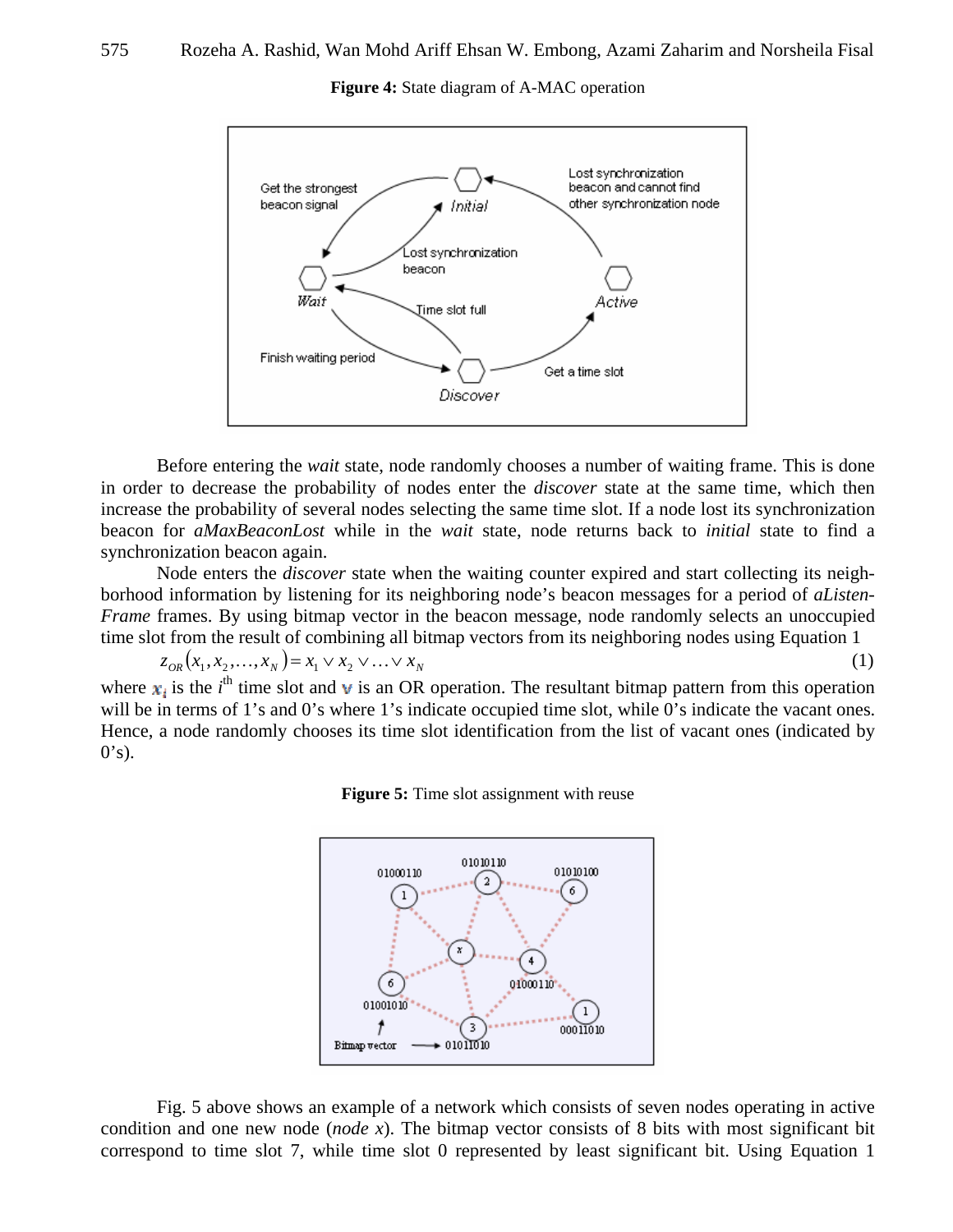above, the vacant time slots is 0, 5, and 7. Therefore, *node x* will randomly select its time slot from the list of vacant time slots.

Node enters *active* state when it successfully selects a time slot. In this state, node continuously transmits a beacon message at the beginning of its time slot as shown in Fig. 3 above. It also needs to listen to the channel at the beginning of other time slot in order to be able to listen for a beacon message from its neighboring nodes. Node enters sleep mode in two scenarios. First, after transmitting a beacon message and no more data packet scheduled to be transmitted. Second, if received beacon message from it neighboring node indicates no incoming data packet.

Compared to LMAC, our designed protocol allows node to transmit to multiple destinations. Furthermore, A-MAC implements an additional flag field in the data packet header called *MORE\_PACKET* flag that is used to indicate if the sender has more packets to be transmitted to the intended receiver. By using the *MORE\_PACKET* flag, the intended receivers can immediately enter the sleep mode after receiving all packets destined to it.

## **4. Analysis of Energy Efficiency**

We analyze the efficiency of energy consumption in A-MAC protocol for a network without data transmission. We formulate the energy expenditure of A-MAC protocol in a frame as shown in Fig. 3 above, which consists of  $N_{\text{es}}$  number of time slot, as

$$
E_{A-MAC} = (N_{ts} - 1)P_{rx}t_{listen} + P_{tx}t_{bcn} + P_{pd}t_{sleep}
$$
\n(2)

where parameters  $P_{xx}$ ,  $P_{xx}$  and  $P_{pd}$  are the powers used in receive mode, transmit mode, and power down mode respectively, and can be calculated as

 $P = V \times I$  (3) where  $\boldsymbol{l}$  is the current consumed for the given mode and  $\boldsymbol{V}$  is the operating voltage for the radio transceiver. The value of  $\boldsymbol{I}$  for each mode and  $\boldsymbol{V}$  are shown in Table 1 below.

**Table 1:** Electical specification for radio transceiver CC2420 from Chipcon [9]

| <b>Parameter</b>                                    | Value             |
|-----------------------------------------------------|-------------------|
| Current consumption, receive mode, $I_{\text{max}}$ | $18.8 \text{ mA}$ |
| transmit mode (at 0dBm), $I_{\text{max}}$           | $17.4 \text{ mA}$ |
| power down mode, $I_{\mathbf{p}\mathbf{d}}$         | $20 \mu A$        |
| Operating voltage, $V$                              | 3.0 V             |

The variable  $t_{lstm}$ ,  $t_{bern}$ , and  $t_{sleep}$  represent time for beacon listening period, beacon transmitting period and node sleeping period respectively, as illustrated in Fig. 3 above. Therefore, the total energy consumption for  $\eta$  number of nodes in a network can be formulated as

$$
E_{total} = n \times E_{A-MAC} \tag{4}
$$

We analyze the correlation between the number of time slot and the network lifetime. Fig. 6 plots the number of days that a network can stay alive for a given number of time slots from Equation 2, where we assume  $t_{\text{inter}}$  is equals to  $t_{\text{form}}$ . The size of beacon message is 19 bytes and the transmission bandwidth of the CC2420 radio transceiver is 250kbps. The network lifetime is defined as

$$
t_{liferime} = \frac{E_i}{E_{A-MAC}} \times t_{slot} N_{ts}
$$
 (5)

where  $\vec{E}_i$  is the given initial energy and  $\vec{E}_{slot}$  is the time slot length. From Fig. 3, the time slot length is calculated as

$$
t_{slot} = t_{sleep} + t_{bcn} \tag{6}
$$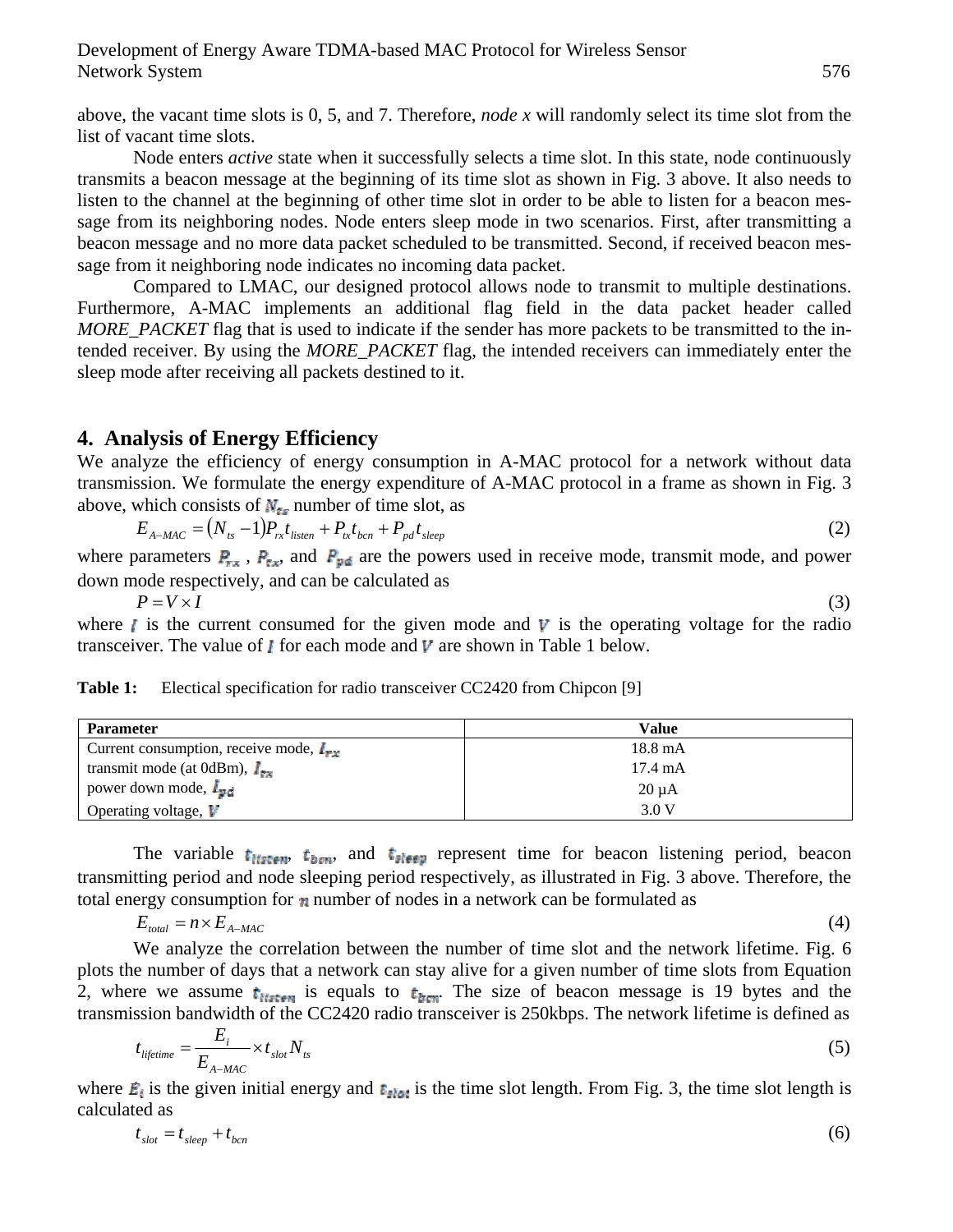To see the correlation between energy consumed per frame with the length of time slot, we put the Equation 6 into the Equation 2.

$$
E_{A-MAC} = (N_{ts} - 1)P_{rx}t_{listen} + P_{xt}t_{listen} + P_{pd}(t_{slot} - t_{bcn})
$$
\n(7)

Intial energy  $E_i$  in Equation 5 is taken to be 4000 mAh, which is equal to energy from two  $AA$ alkaline batteries [10]. As illustrated in Fig. 6 below, the increment of network lifetime is shortened when the number of time slot is bigger than 10. Simultaneously, the network lifetime curve displays a marked slow increment starting from 32 months and above. This is because the energy consumed for sleeping mode is very large compared to the energy consumed for transmitting or receiving. Figure 7 shows the relationship between the network lifetime and the time slot length. The graph shows that the increment of the network lifetime is linear to the increment of time slot length. This is due to longer period of  $P_{nd}$  where most energy dissipates at a very low rate and thus resulted in minimal power consumption.





**Figure 7:** Plot of network lifetime vs time slot length



# **5. Conclusion**

This paper presents a novel approach that tries to reduce idle energy consumption by implementing scheduled active-sleep algorithm named energy aware A-MAC protocol. From the computational model, we show that the algorithm can prolong the network lifetime by switching to sleep mode when there